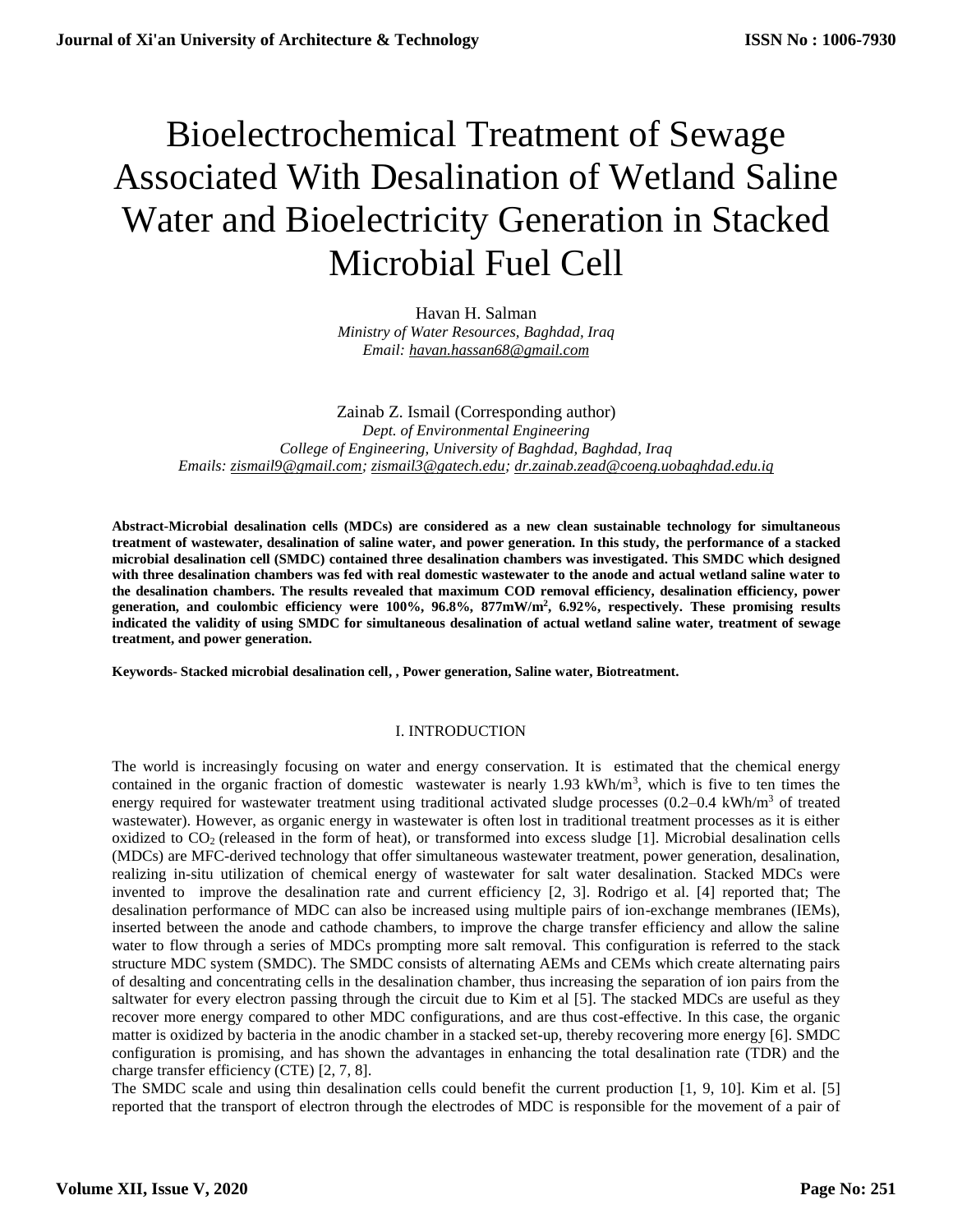ion across the membranes in each chamber which leads to the enhanced CTE and total rate of the desalination process. Rodrigo et al. [4] found that the insertion of membrane in stacked MDC enhanced the charge transfer capability and salt removal due to the transfer of ions through the pairs of membrane. Stacked configuration works on the mechanism of bio-electrochemical reaction, where varying their setups and operational parameters such as connection of electrodes; either series or parallel and hydraulic flow methods may affect the process of desalination and the desalination chamber number. A remarkable increase in the total desalination rate could be obtained by means of increasing the desalination cell number and reducing the external resistance [2].

This study aimed to assess and evaluate the performance of a stacked microbial fuel cell (SMDC) for simultaneous biotreatment of real sewage, desalination of actual wetland saline water, and power generation.

#### II. MATERIALS AND METHODS

#### *2.1 Substrate*

Real domestic wastewater was freshly collected from the main sewage pipe in Al-Kut city, Iraq. The average quality and characteristics of the collected raw sewage is presented in Table 1. It is obvious that the most critical constituents are the chemical oxygen demand (COD) as well as the oil and grease.

| Table 1- Characteristics of the collected real sewage |      |                       |               |  |  |
|-------------------------------------------------------|------|-----------------------|---------------|--|--|
| <b>Constituents</b>                                   | Unit | Allowable*<br>Average |               |  |  |
|                                                       |      | concentration         | concentration |  |  |
| рH                                                    |      | $7.2 - 7.5$           | $6 - 9.5$     |  |  |
| $\mathbf{COD}$                                        | mg/1 | 1500-250              | 100           |  |  |
| <b>TSS</b>                                            | mg/1 | 60                    | 30            |  |  |
| Color                                                 | mg/1 | Reddish brown         | Clear         |  |  |
| $CL^-$                                                | mg/1 | 195                   | 200           |  |  |
| $SO4-2$                                               | mg/1 | 324                   | 200           |  |  |
| $PO4-2$                                               | mg/1 | 7.5                   | 3.0           |  |  |
| NO <sub>3</sub>                                       | mg/1 | 18                    | 50            |  |  |
| $NH4+$                                                | mg/1 | 24                    | 30            |  |  |
| <b>TDS</b>                                            | mg/1 | 1000                  |               |  |  |

\*According to the Iraqi regulations for rivers and public water reservation.

#### *2.2 Saline water*

Actual saline water samples was collected from Hor Al-Dalmaj wetland, Iraq. The average quality and characteristics of the real saline water is presented in Table 2.

| <b>Constituent</b> | Unit | <b>Average concentration</b> |
|--------------------|------|------------------------------|
| <b>TDS</b>         | mg/l | 15000-3000                   |
| <b>TSS</b>         | mg/l | 1600                         |
| $SO4-2$            | mg/1 | 576                          |
| NO                 | mg/l | 33                           |
| $Cl^{\cdot}$       | mg/l | 1263                         |
| $PO4-3$            | mg/l | Nil                          |
| pH                 | mg/l | $7.0 - 7.4$                  |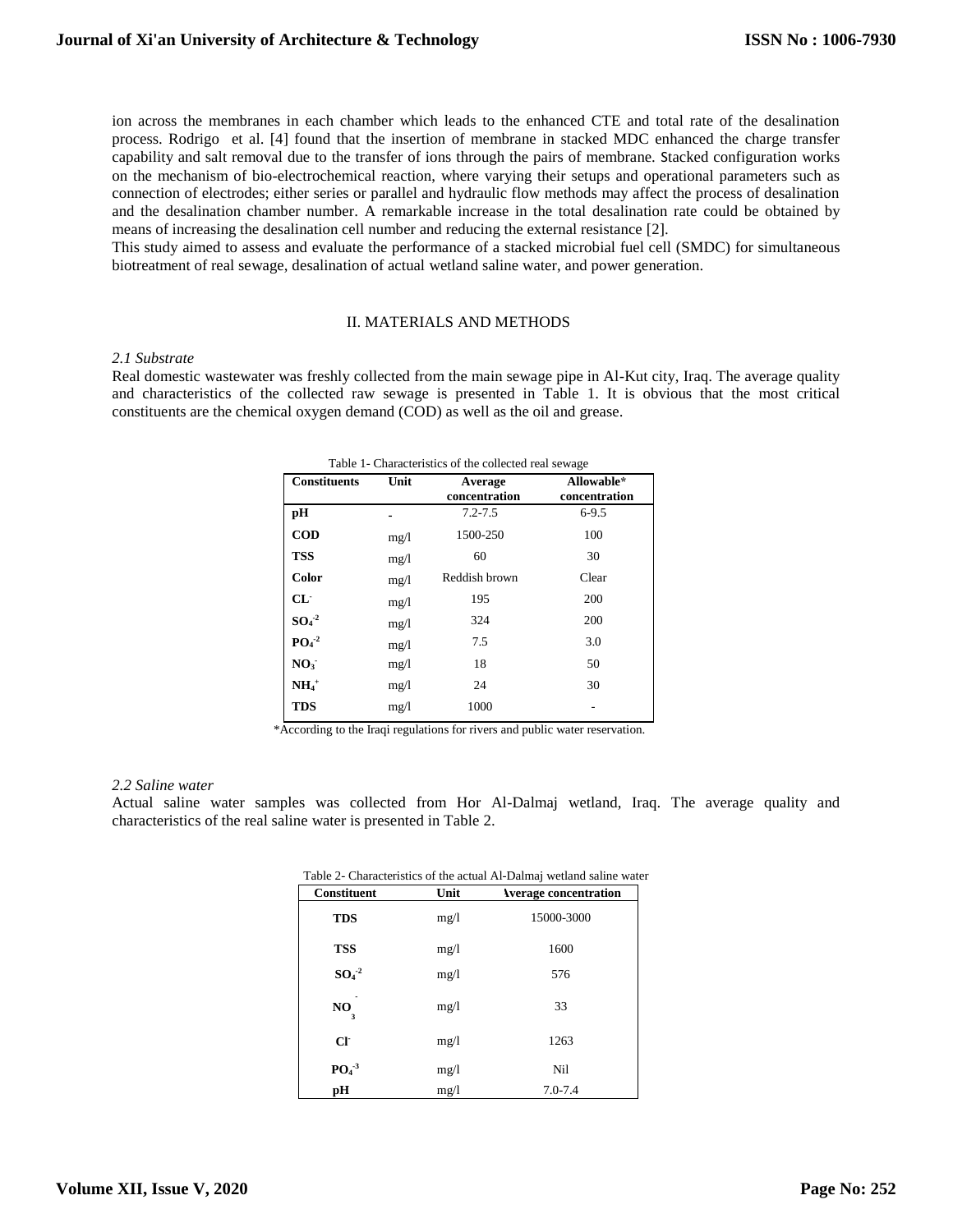## *2.3 Biocatalyst*

Activated sludge was freshly collected from the aeration tank of a local wastewater treatment plant in Baghdad. It was exploited as the source of active microorganisms. The qualitative analysis of the collected sludge revealed that the dominant types of microorganisms were *Pseudomonas*, *Bacilli*, and *E-coli*. The activated sludge samples were stored anaerobically in a tightly closed plastic container at 4°C until use.

## *2.4 catholyte solution*

The catholyte solution was prepared according to the procedure reported by Ge et al. [8] .It was composite from phosphate buffer solution (PBS) with initial pH range of 7-7.4 consisted of; 0.7492 g/L Na2HPO4, 3.1167 g/L NaH<sub>2</sub>PO<sub>4</sub> and 32.930 g/L of K<sub>3</sub>Fe(CN)<sub>6</sub>. The solution was sterilized by an autoclave at 121°C for 20 minutes using steam under approximately  $1.2 \text{ kg} / \text{ cm}^2$  pressure.

## *2.5 SMDC construction and setup*

A quintuple chamber-SMDC made of transparent acrylic material was constructed and setup in this study. The SMDC consisted of anode compartment, 3 desalination compartments, and a cathodic compartment. The anode compartment had dimensions of 10cm x 10cm x 10cm, whereby, the dimensions of the three desalination and cathode compartments were 10cm x 10cm x 5cm. Graphite plain electrodes were used in the SMDC, each had a surface area of  $106.4 \text{ cm}^2$ . The graphite electrodes were scratched before use to enhance bacterial attachment during biofilm growth. (AEM) and (CEM) membranes were alternately sandwiched in two perforated Perspex sheets and used to separate the compartments from each other Fig.1. Two types of membranes were used; CMI-7000 and AMI-7000, provided by membrane international INC., NJ. The dimensions of membranes were 10cm x 10cm and of the perforated Perspex sheets were 12cm x×12 cm containing 169 pores, each of 5 mm diameters.

## *2.6 Operating conditions*

After designing and constructing the SMDC, all the components were cleaned very well with proper detergent, washed with tap water, and then with distilled water. AEM and CEM membranes were immersed with 5% concentration sodium chloride for 12 h before using them, and then rinsed with deionized water to ensure good conductivity for protons and electrons. SMDC was continuously operated at a room temperature, and continuously fed with 0.56 ml/min actual domestic wastewater from Al-Kut city until obtaining stable power output. The total hydraulic retention time (HRT) was (30h). Table 1 represents the main characteristics of wastewater. The desalination chambers were continuously fed with 0.05 ml/min actual saline water from Al-Dalmaj wetland.



Figure.1 Photo of the SMDC system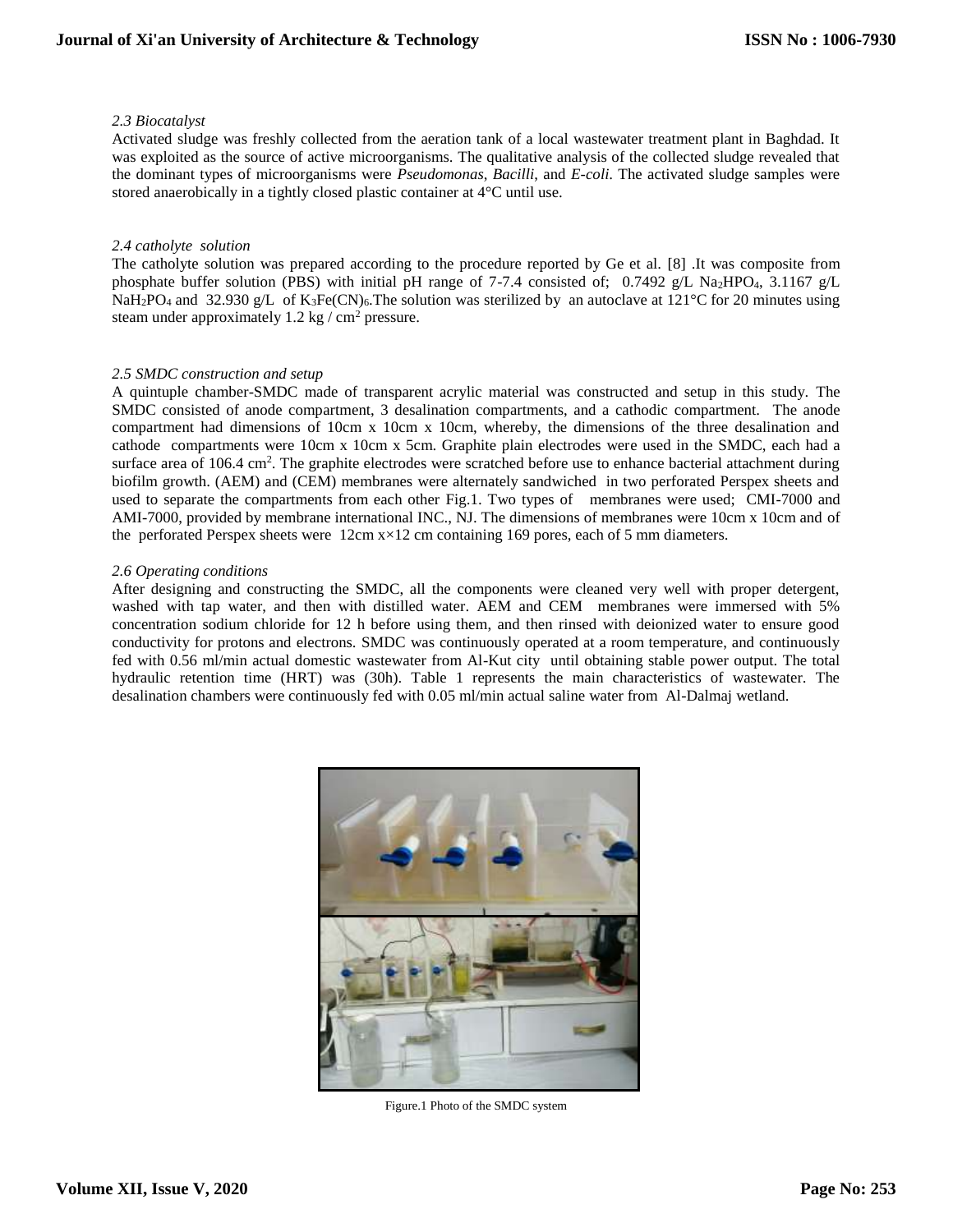## *2.7 Analysis*

The general performance of SMDC was evaluated by the removal efficiency of Chemical oxygen demand (COD), total dissolved solids (TDS) removal efficiency, and power generation. Daily measurements of COD were carried out using COD analyzer (Type: lovibond COD/RD/125), TDS concentration was measured using (WTW Laboratory Multi-parameter Bench top Meters, Multi 9430 IDS), and the voltage was continuously measured by a multimeter with a voltage data logger (EL-USB-3) and converted to power according to the following equation:

 $P=I\times V$  …… (1) Where;  $P = power$ ,  $I = current$ .

| According to Ohm's law: |              |
|-------------------------|--------------|
| $I = \frac{V}{\Omega}$  | $\ldots$ (2) |

Where;

 $Ω$  = resistance and  $V$  = voltage.

The power was normalized by the surface area of the anodes to obtain the power density. Columbic efficiency was calculated as the total measured coulombs divided by the moles of COD removed assuming 4 mole of electrons/mole of COD.

## III. RESULTS AND DISSCUSION

## *3.1 COD removal*

MDC was continuously operated at stable conditions for 90 days. The Anode chamber was continuously fed with real domestic wastewater and the desalination compartments were fed with actual saline water from Hor Al-Dalmaj wetland. The results demonstrated complete reduction of COD with maximum and average removal efficiency up to 100% and 97.5%, respectively as presented in Fig. 2. This high removal rate of COD was observed after 1 day of the SMDC start up. This could be related to the type of wastewater components which might be favorable to the biomass in the anodic section of SMDC.

These promising results were in a good and agreement and higher than those in the range of (62%–92%) reported in previous studies [6, 10-13] .



Figure. 2 Profiles of COD removal in SMDC

#### *3.2 Total dissolved solids (TDS) removal*

Maximum and average TDS removal efficiency were 96.8 % and 79.5 %, respectively achieved in the desalination chambers of the SMDC after 90 days of continuous operation as given in Fig. 3.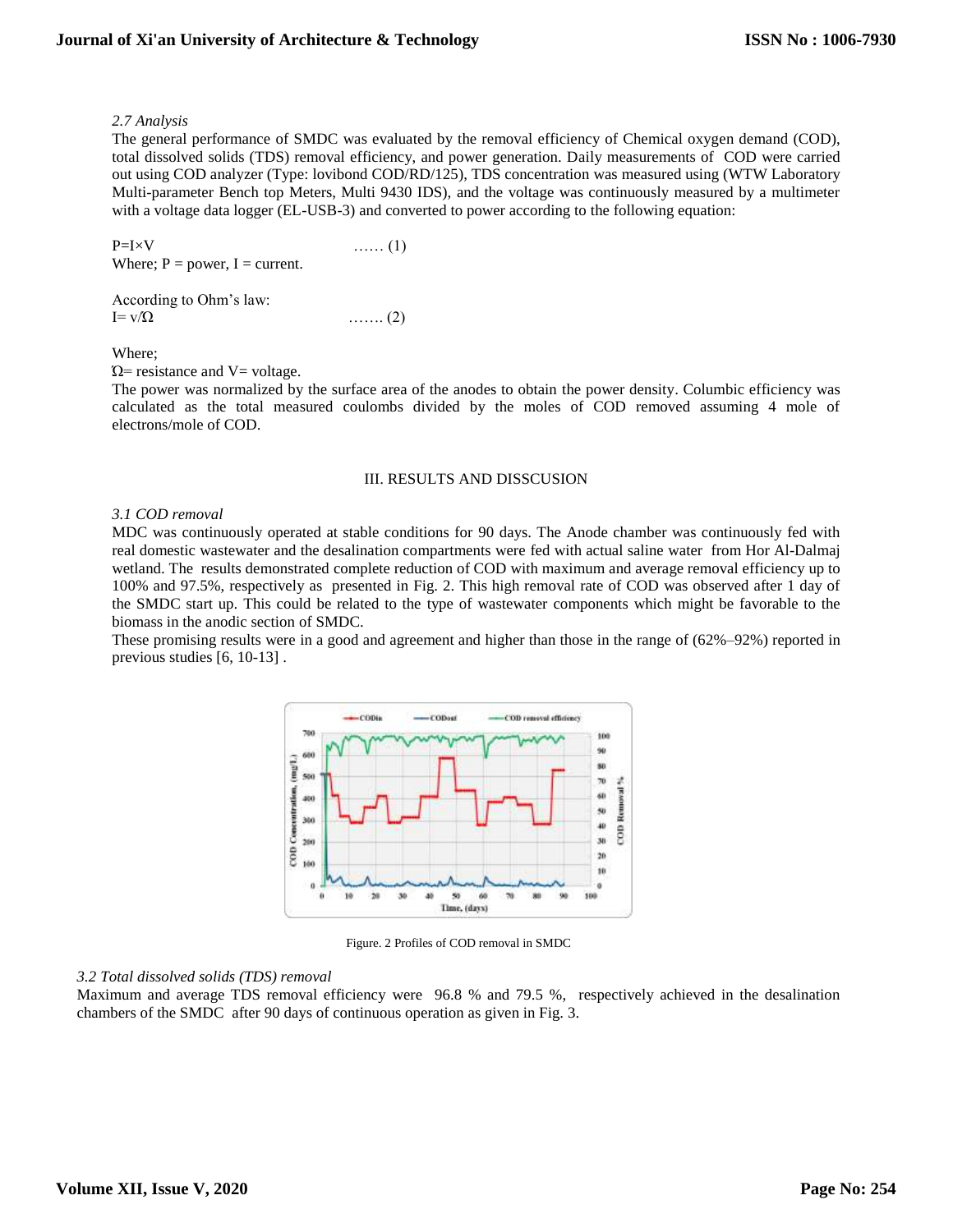

Figure. 3 Profile of TDS removal

In spite of the high fluctuation in the TDS concentration, the TDS removal was significant. This could be due to extra number of ions resulting from the multiplication of real salt water compounds and thus lead to an increase in ion exchange, which in turn leads to high TDS removal. The removal efficiency of TDS exhibited higher values compared to those values previously reported in literatures.

Meng et al.[14] suggested the desalination efficiency of  $31.63 \pm 1.26\%$  in a two-phase MDC to achieve simultaneous desalination of saline solution and dehydrated sludge after 200 d operation. The results obtained by Cao et al.[15] revealed 90% desalination efficiency in MFC modified to MDC. The desalination efficiency of oilfield produced water was 90% in microbial osmotic fuel cell reported by Ismail and Ibrahim [16].

## *3.3 Power generation*

The profile and variation of generated current and power time in the SMDC is given in Fig. 4. It is obvious that that there was a high fluctuation in the current and power generation during the first 20 days which was well expected till the SMDC achieved its steady state conditions. Than after, almost a stable current and power were observed until the end of the operation period. Maximum current and power generation were  $907.9 \text{ mA/m}^2$  and  $877 \text{ mW/m}^2$ , respectively.



Figure. 4 current and power generation in SMDC

In general, the efficiency of organic matter removal that represented by COD concentrations and saline removal which represented by TDS concentrations associated with power generation had been proved the feasibility of using the SMDC.

#### *3.4 Polarization curve*

Polarization curves and power density can reflect the performance of the SMDC. The relationship between the cell voltage and the power densities as a function of the current density is given in Fig. 5. Variable external resistances ranged from 1 to 1000  $\Omega$  were applied to demonstrate the data required for the polarization curve of the SMDC. A maximum power density of 373.03 mW/m<sup>2</sup> and current density of 573.1 mA/ m<sup>2</sup> were achieved at an external resistance of 100  $\Omega$ .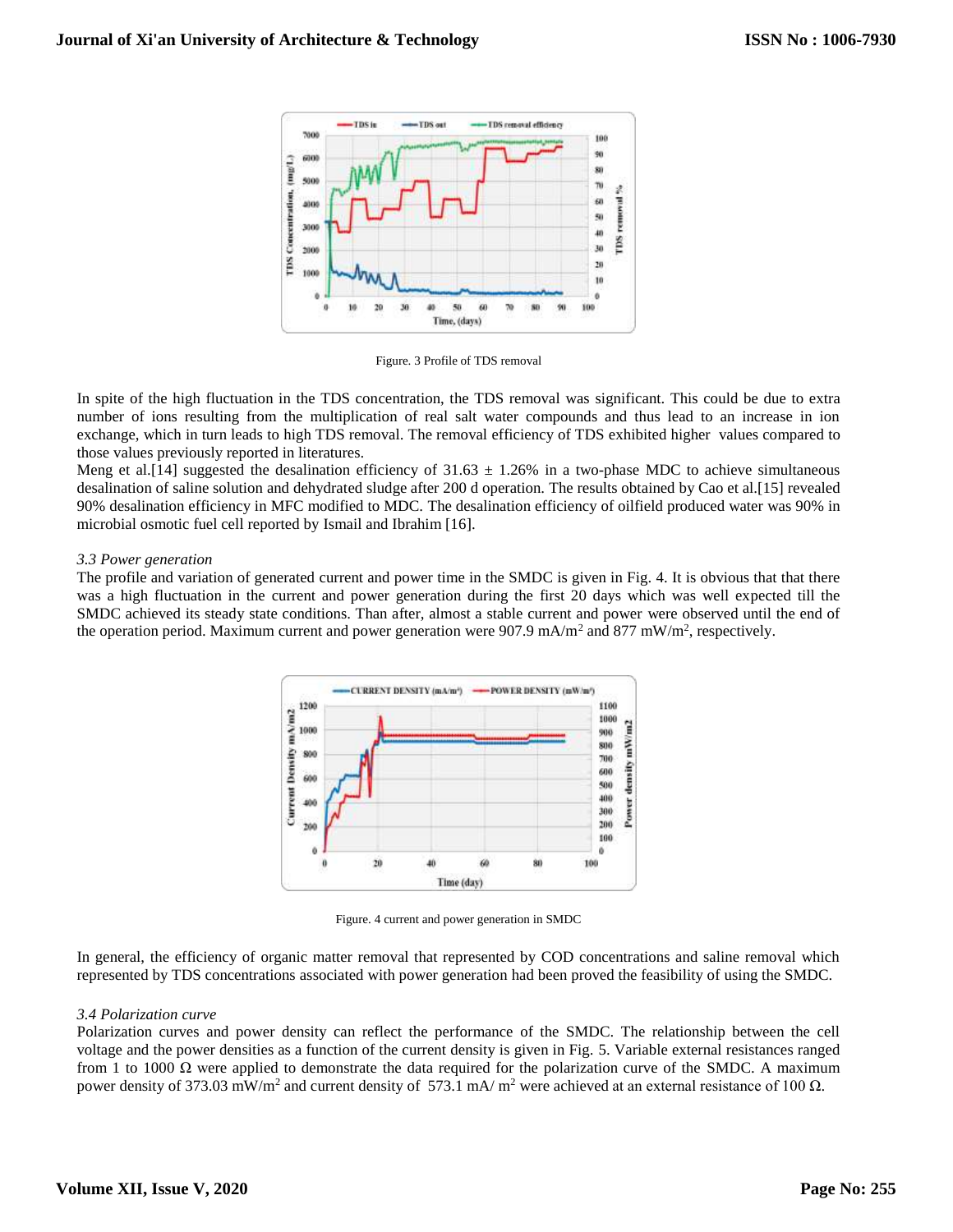These results were in accordance with the fact that the maximum power achieved when internal resistance is equal to external resistance (Maximum point  $R_{ext}=R_{int}$ ) [17]. The internal resistance can be estimated as the slope of the linear section of polarization curves [13].



Figure. 5 Polarization curve of SMDC

#### *3.5 Coulombic efficiency*

The coulombic efficiency (CE) of a cell indicates a measure of electron recovery from the cell. It is also described as the percentage of total charge transferred to the anode surface over the maximum charge extractable upon complete oxidation of the substrate to electricity [10].Coulombic efficiency (CE) can be calculated as follows [18]:

$$
CE = \frac{M*I}{F*b*q* \Delta S} \times 100\%
$$
...(3)

Where;

M=32 the molecular weight of oxygen, I is the generated current (Amp), F is Faraday's constant (96485 coulomb/mole), b=4 is the number of electrons exchanged per mole of oxygen, ∆COD is the change in COD over time, and q is the volumetric influent flow rate. The maximum coulombic efficiency of

this MDC under steady conditions is 6.92%.

These results were in a good agreement the coulombic efficiencies values ranged from 1% to 7% previously reported by He et al. [2]. Villasenor et al. [19] reported columbic efficiency values between 0.27% and 0.45%.

## IV. CONCLUSION

This study aimed to investigate the performance of a stacked microbial desalination cells (SMDC) for desalination of actual saline wastewater simultaneously with biotreatment of real sewage as well as power generation. The results demonstrated that maximum efficiency of desalination, COD removal, and power generation were 96.8%,100%, and 877mW/m<sup>2</sup>, respectively. These results indicated the potential of applying SMDC as a sustainable technology for desalination and biotreatment processes associated with electricity generation.